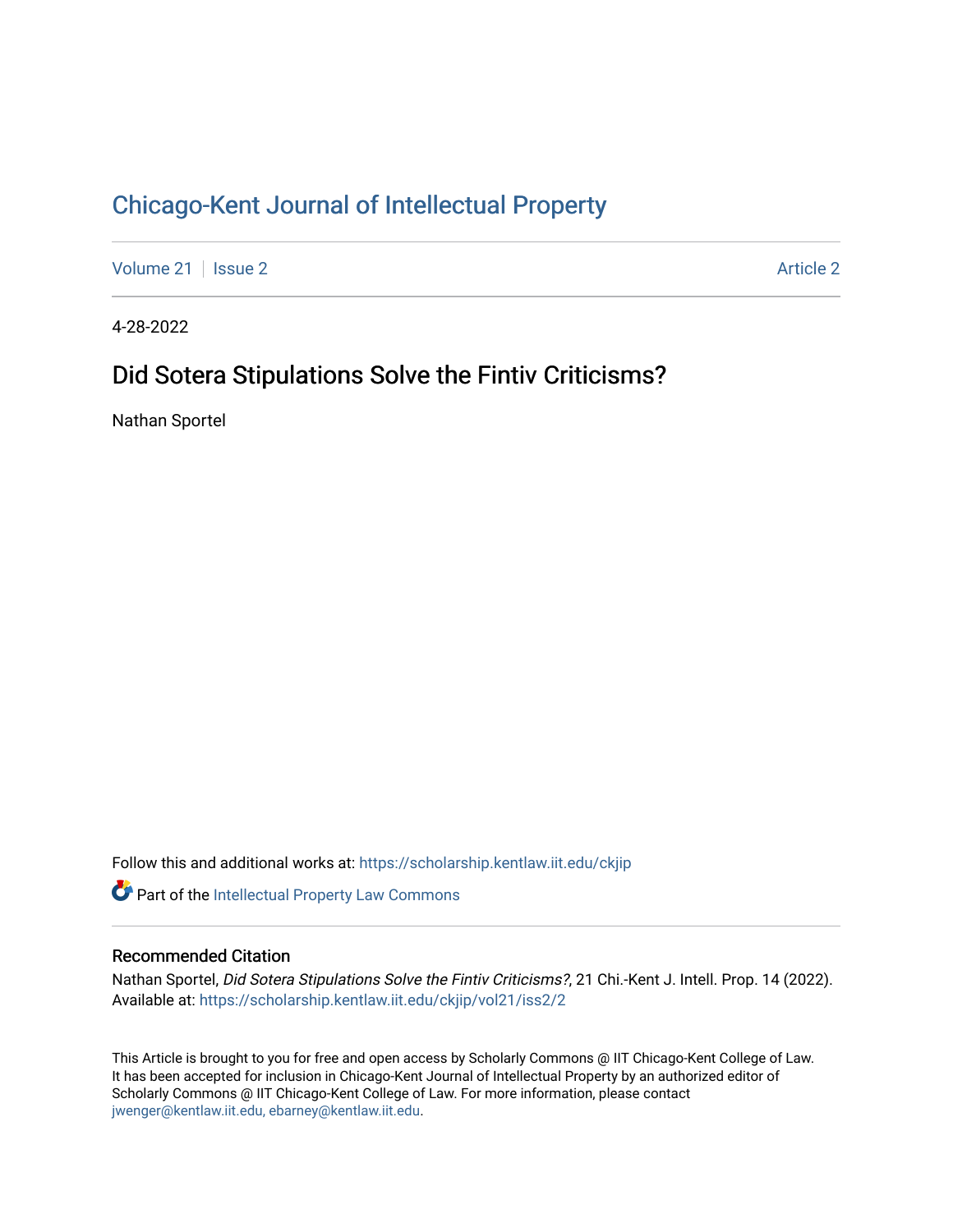# DID *SOTERA* STIPULATIONS SOLVE THE *FINTIV* CRITICISMS?

BY NATHAN SPORTEL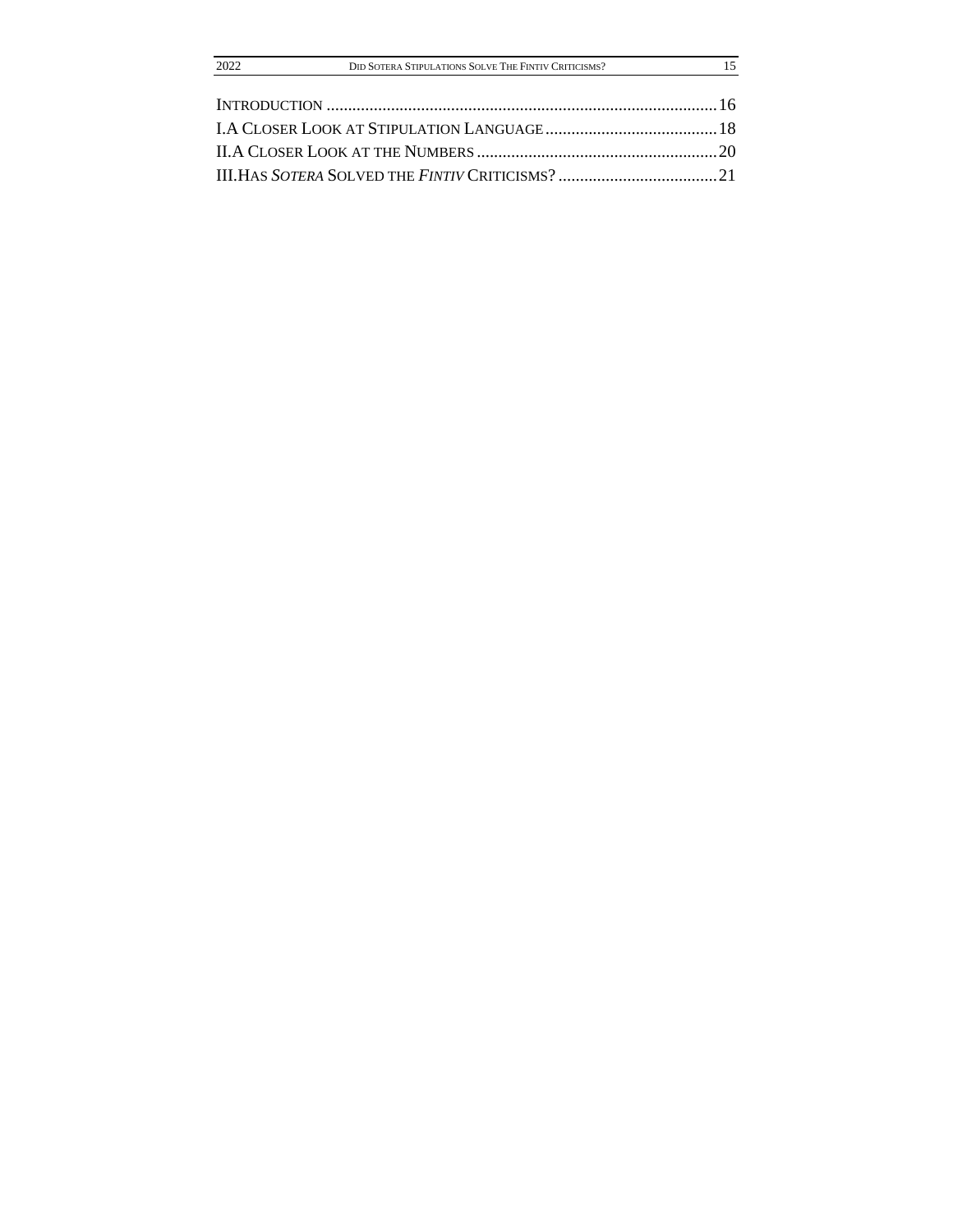#### **INTRODUCTION**

Since *NHK Spring Co. v. Intri-Plex Techs., Inc.*<sup>1</sup> and more notably, Apple Inc. v. Fintiv, Inc.,<sup>2</sup> the Patent Trial and Appeal Board ("PTAB" or "Board") has been discretionarily denying *inter partes* review ("IPR") petitions with increased frequency under 35 U.S.C.  $\S$  314(a).<sup>3</sup> According to a February 6, 2022 Report<sup>4</sup> by Unified Patents, the PTAB denied institution on § 314(a) grounds 167 times in 2020 and 123 times in 2021, representing approximately 43% of petition denials in 2020 and 35% in 2021. These numbers are notable because in 2018, the year before *NHK* was decided and designated precedential, a mere 45 cases were denied on § 314(a) grounds (and only one in 2017).<sup>5</sup> The uptick in § 314(a) denials is undoubtedly the result of *NHK* and *Fintiv*. 6

*NHK* stands for the proposition that the PTAB can consider district court activities, progression, and deadlines to decide whether instituting IPR would be "an inefficient use of Board resources" in view of  $\S 314(a)$ . Even though nothing in the statute mentions consideration of parallel litigation progression in the discretion granted to the USPTO,<sup>8</sup> the PTAB has found persuasive the idea that district court litigation progress impacts whether the PTAB should institute IPR.<sup>9</sup> The *Fintiv* decision clarified the *NHK* ruling and formalized six factors, considered holistically, to evaluate in deciding whether the PTAB will exercise § 314(a) discretion:

"(1) whether the court granted a stay or evidence exists that one may be granted if a proceeding is instituted; (2) proximity of the court's trial date to the Board's projected statutory deadline for a final written decision; (3) investment in the parallel proceeding by the court and the parties; (4) overlap between issues raised in the petition and in the parallel proceeding; (5) whether the petitioner and the defendant in the parallel proceeding are the same party; and (6) other circumstances that impact the Board's exercise of discretion, including the merits."<sup>10</sup>

<sup>1.</sup> NHK Spring Co. v. Intri-Plex Techs., Inc., No. IPR2018-00752, Paper 8 (P.T.A.B. Sept. 12, 2018) (precedential, designated May 7, 2019).

<sup>2.</sup> Apple v. Fintiv, Inc., No. IPR2020-00019, Paper 11 (P.T.A.B. Mar. 20, 2020) (precedential, designated May 5, 2020).

<sup>3.</sup> "The Director may not authorize an inter partes review to be instituted unless the Director determines that the information presented in the petition filed under section 311 and any response filed under section 313 shows that there is a reasonable likelihood that the petitioner would prevail with respect to at least 1 of the claims challenged in the petition." 35 U.S.C. § 314(a).

<sup>4</sup>*. PTAB Procedural Decisions Report: Non-Merits Based Decisions Rise, Denials Fall*, UNIFIED PATENTS (Feb. 6, 2022), <https://www.unifiedpatents.com/insights/ptab-procedural-decisions-report> [https://perma.cc/ZS5D-UE3G].

<sup>5</sup>*. Id*.

<sup>6</sup>*. Id*.

<sup>7.</sup> *NHK Spring Co.*, Paper 8 at 20 (PTAB Sept. 12, 2018).

<sup>8</sup>*. See* 35 U.S.C. § 314(a).

<sup>9</sup>*. See id*. (litigation milestones considered include expert discovery ending almost a year before the IPR oral hearing, and the district court trial starting almost 6 months before the IPR oral hearing).

<sup>10</sup>*. Fintiv, Inc.,* Paper 11 at 6 (P.T.A.B. Mar. 20, 2020).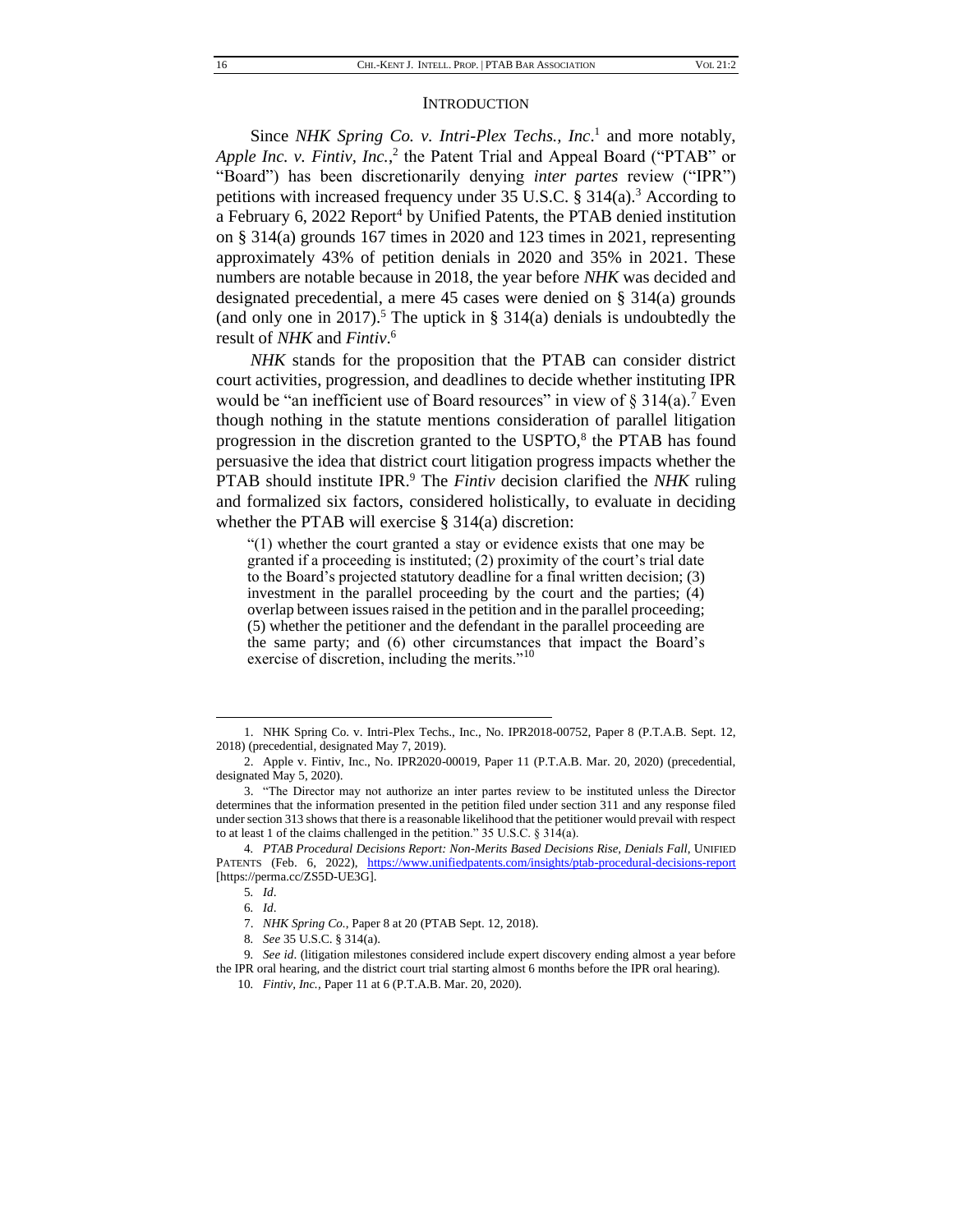Since *Fintiv*, a common reason for discretionary denial is that a district court trial date occurs much earlier than the deadline for a final written decision from the PTAB.<sup>11</sup> These results heed *Fintiv*'s precedential language noting that an "earlier" trial date favors discretionary denial.<sup>12</sup>

As a result of *Fintiv*, the pendulum swung to the Patent Owner's favor, especially when a Patent Owner files a lawsuit in a fast-paced jurisdiction, such as the Western District of Texas.<sup>13</sup> More specifically, *Fintiv* gave Patent Owners a valuable tool on procedural grounds to avoid PTAB review of patent claims under the less stringent "preponderance of the evidence" burden of proof, and it worked almost 300 times (or 12% of the time) in 2020 and 2021.<sup>14</sup>

Commentators have not been shy in criticizing *Fintiv*. Perhaps the biggest criticism is that *Fintiv* generally considers trial dates that almost always change.<sup>15</sup> Moreover, not all jurisdictions follow the same scheduling timeline for a patent infringement lawsuit, meaning that defendants sued in faster jurisdictions are prejudiced because the *Fintiv* factors will become problematic for a petitioner far earlier than the full 12 months allotted by 35 U.S.C. § 315(b).<sup>16</sup>

However, in late 2020, the pendulum swung back to center after the petitioner in *Sotera Wireless, Inc. v. Masimo Corporation*<sup>17</sup> successfully convinced the PTAB that a broad stipulation provided strong weight against exercising discretion.<sup>18</sup> The stipulation stated that "if IPR is instituted, [Sotera] will not pursue in the District Court Litigation any ground raised *or that could have been reasonably raised in an IPR*."<sup>19</sup> The PTAB noted that the breadth of the stipulation, which essentially matches the language used in the estoppel statute,<sup>20</sup> "weigh[ed] strongly" against an exercise of  $\S 314(a)$ 

<sup>11</sup>*. See, e.g.*, Samsung Elecs. Co., Ltd. v. Clear Imaging Res., LLC, IPR2020-01551, Paper 12 (P.T.A.B. Feb. 17, 2021); Verizon Business Network Servs. LLC v. Huawei Techs. Co. Ltd., IPR2020- 01291, Paper 13 (P.T.A.B. Jan. 25, 2021).

<sup>12.</sup> In *NHK*, "[t]he Board found that the *earlier* district court trial date presented efficiency considerations that provided an additional basis, separate from the independent concerns under 35 U.S.C. § 325(d),2 for denying institution. Thus, *NHK* applies to the situation where the district court has set a trial date to occur *earlier* than the Board's deadline to issue a final written decision in an instituted proceeding." *Fintiv Inc.*, Paper 11, at 3 (emphasis added).

<sup>13</sup>*. See* Pauline Pelletier et. al., *How West Texas Patent Trial Speed Affects PTAB Denials*, LAW360 (Feb. 16, 2021 4:14 PM EST), [https://www.sternekessler.com/news-insights/publications/how-west](https://www.sternekessler.com/news-insights/publications/how-west-texas-patent-trial-speed-affects-ptab-denials)[texas-patent-trial-speed-affects-ptab-denials](https://www.sternekessler.com/news-insights/publications/how-west-texas-patent-trial-speed-affects-ptab-denials) [https://perma.cc/4XKX-F97U].

<sup>14.</sup> UNIFIED PATENTS, *supra* note 4.

<sup>15.</sup> Andrew T. Dufresne et. al., *How Reliable are Trial Dates Relied on by the PTAB in the* Fintiv *Analysis?*, 1600 PTAB & BEYOND (Oct. 29, 2021) https://www.1600ptab.com/2021/10/how-reliableare-trial-dates-relied-on-by-the-ptab-in-the-fintiv-analysis/ [https://perma.cc/HF8B-GCQC ] ("Our results confirm the prior criticism. Out of 55 discretionary denials, only seven cited a trial date that proved accurate").

<sup>16</sup>*. See* Pelletier, *supra* note 12.

<sup>17.</sup> Sotera Wireless, Inc., v. Masimo Corp., No. IPR2020-01019, Paper 12 at 17 (P.T.A.B. Dec. 1, 2020) (precedential, designated Dec. 17, 2020).

<sup>18</sup>*. Id.* at 18-19.

<sup>19.</sup> *Id.* at 18 (emphasis added).

<sup>20</sup>*. See* 35 U.S.C. § 315(e)(2).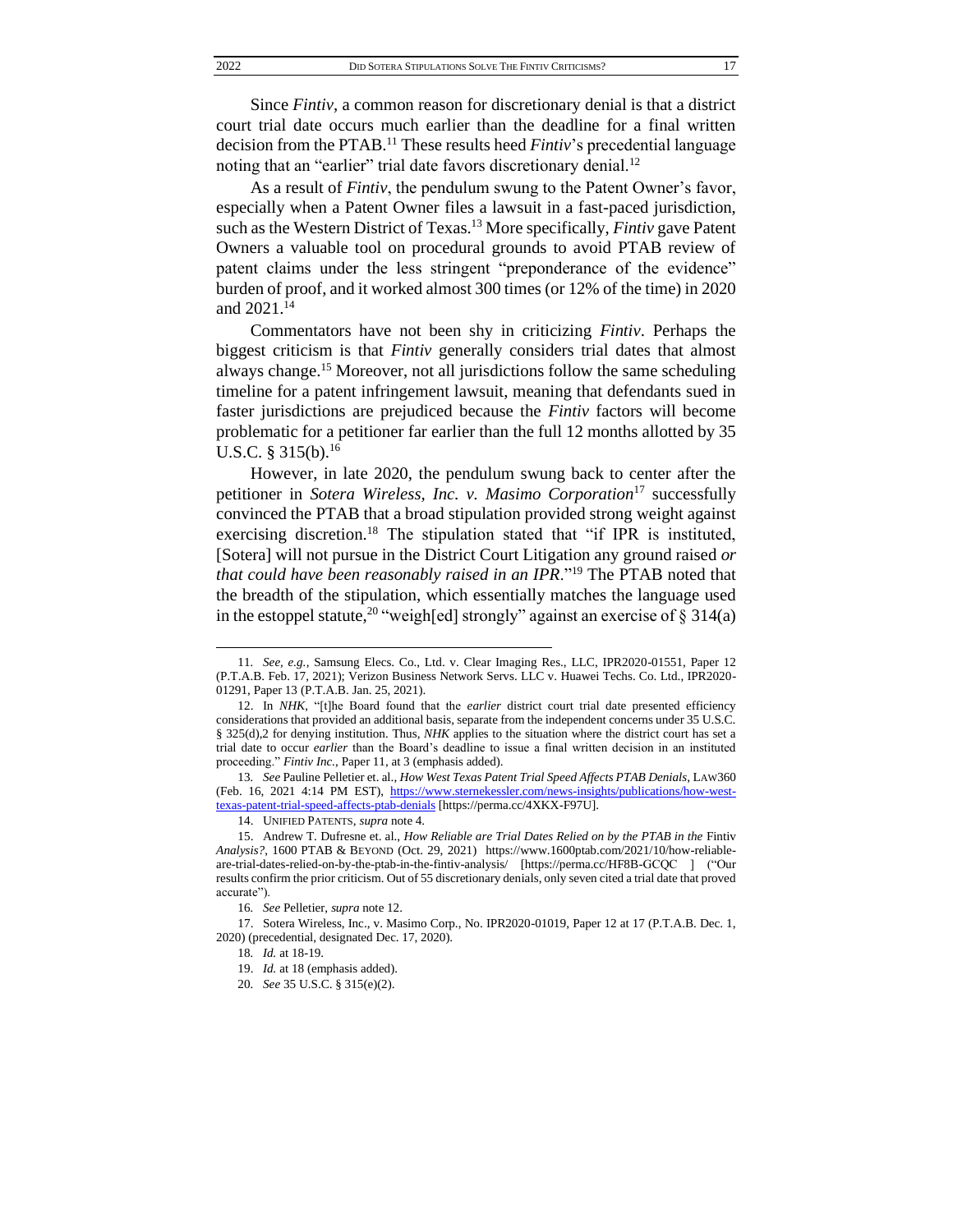discretion.<sup>21</sup> Once the decision was designated as precedential, the *Sotera*  stipulation was born, and petitioners had a low-risk option to help avoid discretionary denial by effectively advancing the estoppel provision of 35 U.S.C. § 325(e)(2) from Final Written Decision to a Decision Granting Institution.<sup>22</sup>

It has been more than a year since *Sotera* was decided, and so a natural question is whether the *Sotera* stipulation has fixed the *Fintiv* criticisms described above? Reviewing PTAB decisions in aggregate and the stipulation language submitted since *Sotera* will help answer this question.

## I. A CLOSER LOOK AT STIPULATION LANGUAGE

The *Sotera* decision built on an earlier decision: *Sand Revolution II, LLC v. Cont'l Intermodal Group – Trucking LLC*. <sup>23</sup> In *Sand Revolution*, the petitioner filed a narrow stipulation stating, "if the IPR is instituted, Petitioner will not pursue the same grounds in the district court litigation."<sup>24</sup> The Board gave this stipulation only "marginal" weight against exercising  $314(a)$  discretion due to the stipulation's narrow breadth.<sup>25</sup> In contrast, the Board found that a *Sotera* stipulation provides *strong* weight against discretionary denial.<sup>26</sup> But are there any workable stipulations that fall between a *Sotera* stipulation and a *Sand Revolution* stipulation?

Apparently not. In the 14 months after *Sotera*, stipulation language varied, sometimes notably, as clever practitioners attempted to avoid discretionary denial without "giving away the farm"<sup>27</sup> by submitting a *Sotera*  stipulation. Despite the variety in stipulation language proposed by differing petitioners, the PTAB has taken a binary approach in classifying the various stipulations reviewed and considered since *Sotera*, dividing stipulations into one of two buckets. The first bucket falls into the true *Sotera* category, and such stipulations always include the "or could have been reasonably raised"

26*. Sotera*, IPR2020-01019, Paper 12 at 17.

<sup>21</sup>*. Sotera*, Paper 12 at 19.

<sup>22.</sup> Nathan Sportel, *PTAB's Fintiv Test and the Use of Stipulations in Parallel District Court Litigation*, 27 IP LITIGATOR 8-11 (MAY/JUNE 2021).

<sup>23.</sup> IPR2019-01393, Paper 24 at 7 (PTAB June 16, 2020) (informative).

<sup>24</sup>*. Id.* at 11-12.

<sup>25</sup>*. Id.* at 12.

<sup>27.</sup> It should be noted here that a *Sotera* stipulation will never include ineligible prior art for IPR, such as product prior art, evidence of a prior sale, public use, etc. *Philip Morris Products SA v. RAI Strategic Holdings, Inc*., IPR2020-01094, Paper 9 at 21-23 (PTAB January 25, 2021); 35 U.S.C. § 311(b). Certainly, a *Sotera* stipulation is more attractive if a defendant has invalidity arguments using prior art that is not a patent or a printed publication. Nevertheless, a *Sotera* stipulation is an attractive option when facing a *Fintiv* challenge because, as Scott McKeown has noted, a petitioner's best chance of invalidating an asserted patent remains at the PTAB. Scott McKeown, *Top 5 PTAB Developments of 2020 for District Court Litigators*, ROPES AND GRAY (Jan. 8, 2021), https://www.patentspostgrant.com/top-5-ptabdevelopments-for-district-court-litigators/. So, a *Sotera* stipulation likely never "gives away the farm," even though some practitioners may feel hesitant about submitting one.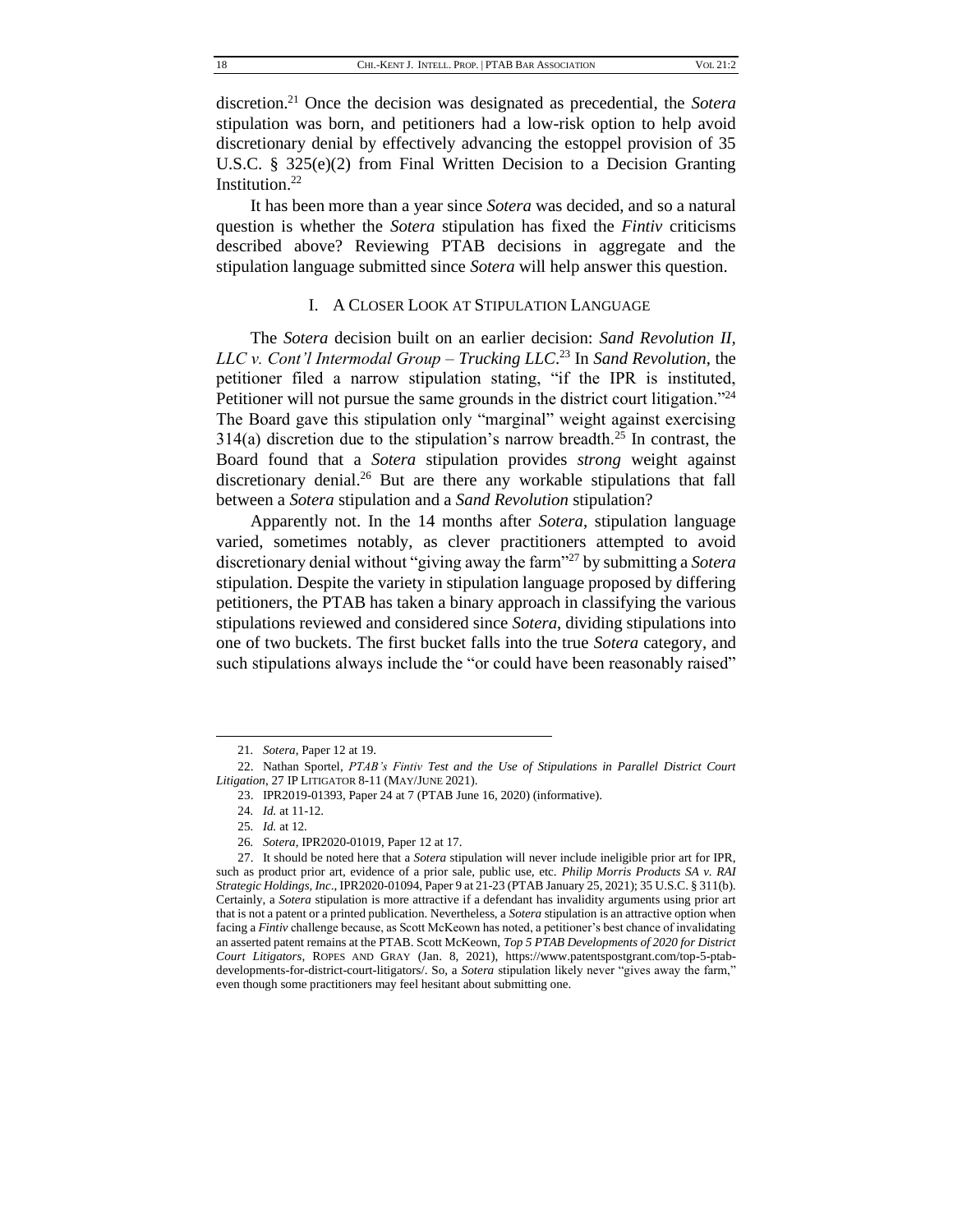language.<sup>28</sup> All other stipulations fall into the *Sand Revolution* bucket, which merely receives "marginal" or "slight" weight against exercising discretion under § 314(a).<sup>29</sup>

Petitioners have tested the boundaries of the *Sotera* stipulation by writing stipulations that track the stipulation in *Sotera* but lack the magic words "or reasonably could have raised." For example, in *Apple Inc. v. Koss Corporation*, <sup>30</sup> the petitioner offered a stipulation on the petitioned grounds and any other grounds using the same primary reference used in the petition.<sup>31</sup> The PTAB recognized that this stipulation was broader than the stipulation in *Sand Revolution*, but the PTAB still treated this stipulation like a *Sand Revolution* stipulation, giving it only marginal weight against discretionary denial.<sup>32</sup> Similar stipulations have been made by petitioners, vowing not to assert any of the references cited in the petition, regardless of primary, secondary, or otherwise, in the parallel litigation, but this attempt, like the *Apple v. Koss* stipulation, has failed to receive anything more than "marginal" weight.<sup>33</sup>

While there have been some clever attempts to receive more than marginal weight against discretionary denial, no stipulation that lacked the "*or that could have been reasonably raised*" language has been given anything other than "marginal" or "slight" weight against discretion. And often, this marginal weight has not been enough to overcome concerns regarding district court litigation.<sup>34</sup>

As we see from these cases, after fourteen months of *Sotera* precedent, the Board has confirmed that nothing short of a true *Sotera* stipulation, having the "*or that could have been reasonably raised*" language, will receive anything more than "marginal weight" against exercising § 314 discretion. Whether that marginal weight is enough to survive a *Fintiv* challenge depends on other facts, as applied by the Board through the other five *Fintiv* factors. Still, practitioners should be aware that clever attempts to file broader stipulations lacking the magic *Sotera* language likely will not receive any more weight than a basic *Sand Revolution* stipulation limited to only the petition grounds. From the Board's perspective, a stipulation is either *Sotera* or *Sand Revolution*; apparently, there is nothing of significance

<sup>28.</sup> Medtronic CoreValve LLC v. Colibri Heart Valve LLC, IPR2020-01454, Paper 11 at 16-17 (PTAB March 10, 2021).

<sup>29</sup>*. Compare* Tennant Company v. Oxygenator Water Technologies, Inc., IPR2021-00625, Paper 9 at 16 (PTAB August 20, 2021) *with* Juniper Networks, Inc. v. Wsou Investments, LLC, IPR2021-00538, Paper 9 at 13-16 (PTAB August 18, 2021).

<sup>30.</sup> IPR2021-00255, Paper 22 at 16 (PTAB June 3, 2021).

<sup>31</sup>*. Id*. at 18.

<sup>32</sup>*. Id.* at 19.

<sup>33</sup>*. See, e.g.* Canon Inc. v. Optimum Imaging Techs. LLC, No. IPR2020-01321, Paper 10 at 10-11 (P.T.A.B. Mar. 1, 2021).

<sup>34</sup>*. See, e.g.* SharkNinja Operating LLC v. iRobot Corp., No. IPR2021-00544, Paper 13 (P.T.A.B. Nov. 17, 2021); LG Elecs., Inc. v. Ancora Techs., Inc., No. IPR2021-00581, Paper 16 (P.T.A.B. June 10, 2021); Google LLC v. EcoFactor Inc., No. IPR2021-00454, Paper 9 (P.T.A.B. July 22, 2021).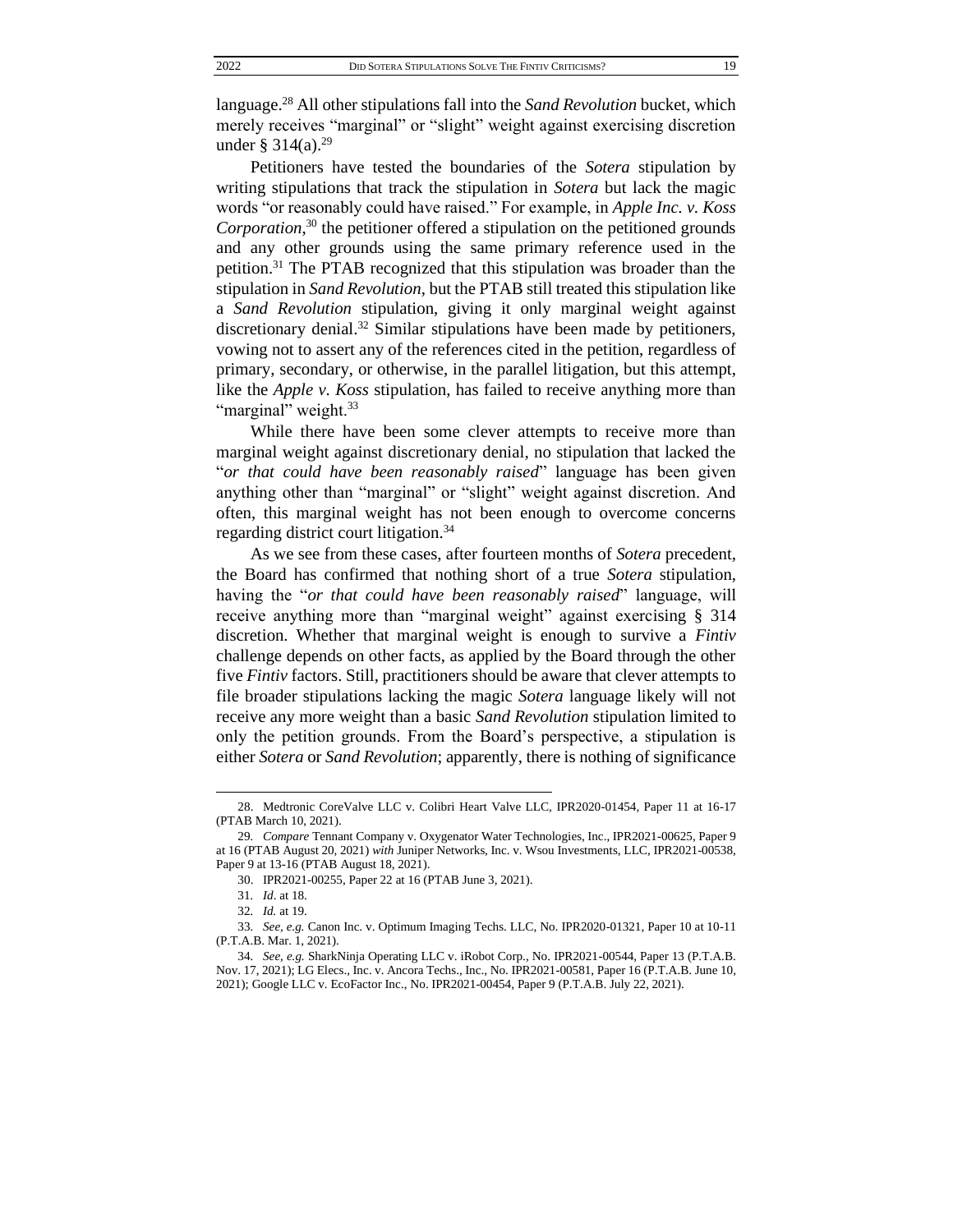therebetween. Thus, whether stipulations solve the *Fintiv* criticism hinges on whether the petitioner uses precise *Sotera* stipulation language.

# II. A CLOSER LOOK AT THE NUMBERS

As mentioned above, a true *Sotera* stipulation provides much stronger protection against discretionary denial than a *Sand Revolution* stipulation. Knowing this, one would think that Petitioners would file *Sotera* stipulations with regularity. However, the numbers suggest that petitioners opted for a *Sotera* stipulation only about 50% of the time.

211 institution decisions citing to *Sotera,* from December 2020 through February 2022, were analyzed for the purpose of writing this article. As a result of this analysis, it was found that 106 petitioners opted for a *Sotera*  stipulation while 105 petitioners opted for a *Sand Revolution* stipulation. Over time, however, *Sotera* stipulations have become more frequent.<sup>35</sup>

That is not to say that the PTAB never institutes *inter partes* review when a Petitioner provides a *Sand Revolution* stipulation. In fact, the PTAB has found that a *Sand Revolution* stipulation can overcome some trial date concerns, even a trial date scheduled for three months before the due date for the Final Written Decision.<sup>36</sup> Also, numerous petitions have been granted when the Petitioner provides a *Sand Revolution* stipulation, although the other facts, including the trial date, typically did not weigh strongly against institution in those cases.<sup>37</sup> But of course, several instances show that *Sand Revolution* stipulations will not suffice when there are significant trial date concerns.<sup>38</sup>

On the other hand, a *Sotera* stipulation is not bulletproof.<sup>39</sup> In *Cisco Systems, Inc. v. Estech Systems, Inc*., <sup>40</sup> a *Sotera* stipulation was not sufficient to overcome a trial date scheduled for 11 months before the due date of a Final Written Decision and the completion of fact and expert discovery in the parallel litigation.<sup>41</sup> In other words, a *Sotera* stipulation could not overcome strong denial weight under both *Fintiv* factors (2) and (3).

So, whether a petition needs a *Sand Revolution* or a *Sotera* stipulation will depend on the other facts of the case. Petitioners are generally cognizant of their set of circumstances and how the Board is likely to react to that particular set of facts. And it is certainly worth noting that, even after the

<sup>35.</sup> Trend discovered because the researcher reviewed institution decisions in chronological order.

<sup>36.</sup> Facebook, Inc. v. Onstream Media Corp., No. IPR2020-01527, Paper 11 (P.T.A.B. Apr. 5, 2021).

<sup>37.</sup> Western Digital Corp. v. Kuster, No. IPR2020-01410, Paper 13 (P.T.A.B. Feb. 17, 2021); Netapp, Inc. v. Proven Networks, LLC, No. IPR2020-01436, Paper 11 (P.T.A.B. Apr. 9, 2021).

<sup>38</sup>*. Canon Inc.,* Paper 10 at 10-11 (P.T.A.B. Mar. 1, 2021)..

<sup>39</sup>*. See* Tianma Micro-electronics Co., Ltd. v. Japan Display Inc*,* No. IPR2021-01057, Paper 15 (P.T.A.B. Jan. 6, 2022) ("Sotera-type stipulations are not always dispositive of institution")

<sup>40.</sup> Cisco Sys., Inc. v. Estech Sys., Inc., No. IPR2021-00329, Paper 13 (P.T.A.B. July 6, 2021). 41*. Id.* at 13.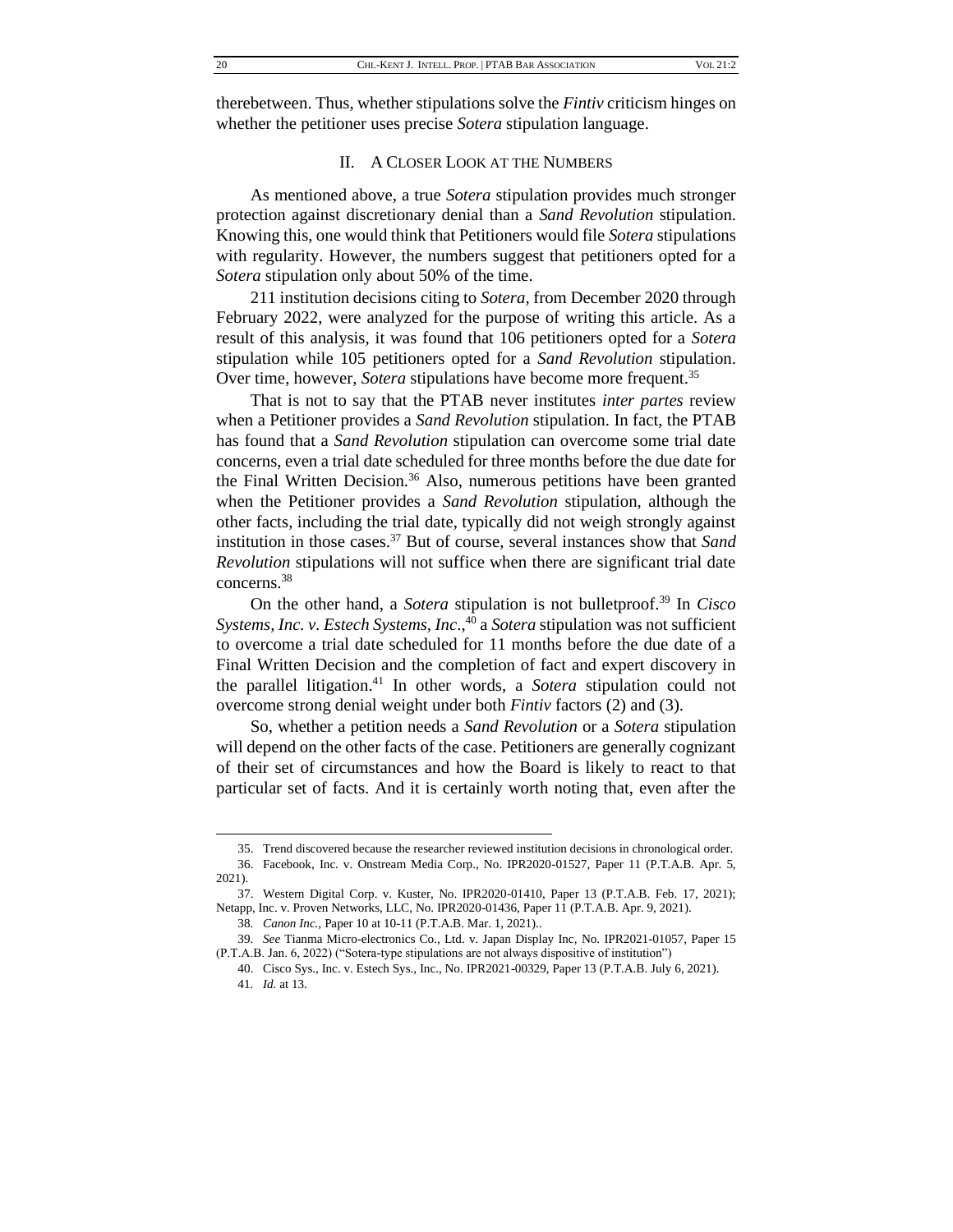Board's guidance in *Sotera*, the Board still appreciates and gives some favorable weight against discretionary denial to non-*Sotera* stipulations.<sup>42</sup>

### III. HAS *SOTERA* SOLVED THE *FINTIV* CRITICISMS?

While *Sotera* gives the petitioner some control against discretionary denial, *Sotera* has by no means "fixed" *Fintiv*. The Board still considers trial dates and scheduling orders that may change, $43$  there is no movement toward uniformity in patent litigation scheduling nationwide, and *Sotera*  stipulations, by the Board's own admission, are "not always dispositive."<sup>44</sup> Moreover, it does not appear that *Fintiv* is going away anytime soon, especially considering that the Administration Procedure Act challenge to *Fintiv* in the Northern District of California was dismissed,<sup>45</sup> and Congress has not passed the "Restoring America Invents Act" Bill introduced by Senator Patrick Leahy in September 2021, directed at overruling *Fintiv*  through legislation.<sup>46</sup>

Regardless, whether you like or loathe *Fintiv*, the PTAB's discretionary denials precedent has certainly become increasingly complex since the inception of IPR in 2012, particularly in the way that the PTAB has interpreted  $\S 314(a)$ . The same can be said of  $\S 325(d)$  precedent, which has its own multi-prong test<sup>47</sup> to potentially consider. Unfortunately, the PTAB, in an effort to clarify discretionary denial, has made matters much more complicated. Petitioners in many, if not most, situations must provide indepth, substantive arguments addressing numerous discretionary denial factors.<sup>48</sup> These arguments require significant space in a petition only allowed to have  $14,000$  words.<sup>49</sup> The words used to address discretionary denials deduct from words that could be used to discuss the merits of the petition, which is the entire point of an *inter partes* review – to determine whether a patent should have been granted in view of the prior art.<sup>50</sup> As a

<sup>42.</sup> Quest Diagnostics Inc. v. Ravgen, Inc., No. IPR2021-00788, Paper 23 at 35 (P.T.A.B. Oct. 19, 2021) ("the Board has not mandated that a stipulation must be as broad as the one in Sotera Wireless or cover the same scope as the estoppel provisions of  $\S 315(e)$  in order to be considered in a Fintiv analysis.").

<sup>43.</sup> Samsung Electronics America, Inc. v. Proxense, LLC, No. IPR2021-01439, Paper 11 at 6-15 (P.T.A.B. Feb. 28, 2022).

<sup>44</sup>*. Tianma*, Paper 15.

<sup>45.</sup> Apple Inc. v. Iancu, No. 5:20-CV-06128-EJD, 2021 WL 5232241 (N.D. Cal. Nov. 10, 2021).

<sup>46.</sup> Press Release, Sen. Patrick Leahy, Leahy and Cornyn Introduce Bipartisan Bill to Support American Innovation And Reduce Litigation (Sept. 29, 2021)[, https://www.leahy.senate.gov/press/leahy](https://www.leahy.senate.gov/press/leahy-and-cornyn-introduce-bipartisan-bill-to-support-american-innovation-and-reduce-litigation)[and-cornyn-introduce-bipartisan-bill-to-support-american-innovation-and-reduce-litigation](https://www.leahy.senate.gov/press/leahy-and-cornyn-introduce-bipartisan-bill-to-support-american-innovation-and-reduce-litigation)

<sup>[</sup>https://perma.cc/92SW-QBNB].

<sup>47.</sup> Becton, Dickinson & Co. v. B. Braun Melsungen AG*,* No. IPR2017-01586*,* Paper 8 (P.T.A.B. Dec. 15, 2017).

<sup>48.</sup> Regeneron Pharmaceuticals, Inc. v. Novartis Pharma Ag, No. IPR2020-01317, Paper 12, at 6 (P.T.A.B. Nov. 17, 2020) (the *Fintiv* factors "are expected to be addressed in some manner in the petition when it is reasonably foreseeable that patent owner may raise these issues.").

<sup>49.</sup> 37 C.F.R. § 42.24(a)(1)(i) (2021).

<sup>50.</sup> H.R. Rep. No. 112-98, p. 39, 164 (June 1, 2011) (Conf. Rep.)